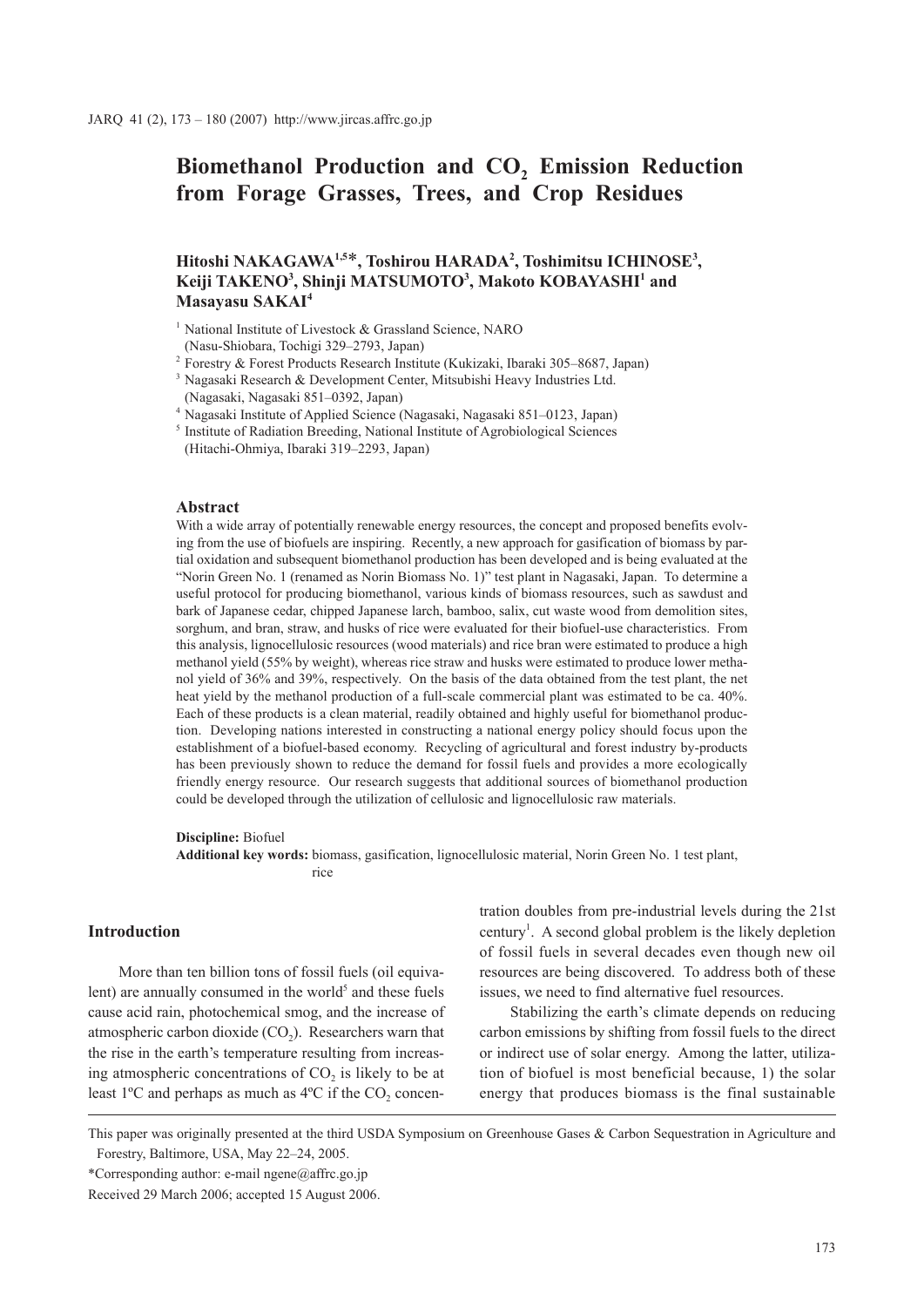

#### **Fig. 1. Principle of methanol synthesis by gasification method (the C1 chemical transformation technology)**

energy resource;  $2$ ) it reduces atmospheric  $CO<sub>2</sub>$  through photosynthesis and carbon sequestration; 3) even though combustion produces  $CO<sub>2</sub>$ , it does not increase total global  $CO<sub>2</sub>$ ; 4) liquid fuels, especially bioethanol and biomethanol, provide petroleum fuel alternatives for various engines and machines; 5) it can be managed to eliminate output of soot and SO; and 6) in terms of storage, it ranks next to petroleum, and is far easier to store than batteries, natural gas and hydrogen.

Utilization of biomass to date has been very limited and has primarily included burning wood and the production of bioethanol from sugarcane or maize. The necessary raw materials for bioethanol production by fermentation are obtained from crop plants with high sugar or high starch content. Since these crops are primary sources of human nutrition, we cannot use them indiscriminately for biofuel production when the demand for food keeps increasing as global population increases. Recently, a new method of gasification by partial oxidation and production of biomethanol from carbohydrate (Fig. 1) has been developed<sup>6</sup>. This process enables any source of biomass to be used as a raw material for biomethanol production. We report on data obtained from test plants using this new technology for biofuel production from gasification of diverse biomass resources, such as wood materials, forages, and residues of agricultural products.

## **Materials and methods**

Nine types of materials were tested: 1) sawdust of Japanese cedar (*Cryptomeria japonica*); 2) bark of Japanese cedar; 3) chipped Japanese larch (*Larix leptolepis*); 4) bamboo (*Phyllostachys pubescens*); 5) salix (*Salix sachalinensis* and *S. pet-susu*); 6) cut waste wood: sawn wood and demolition waste (raw material for particle board); 7) the plant of sorghum (*Sorghum bicolor*: Sudantype sorghum hybrid "Chugoku Kou 34"; the plants were

Characteristics important for gasification were evaluated for the above materials: 1) Content of water and ash were measured after drying at  $107 \pm 10^{\circ}$ C for 1 hour and subsequently burning it at  $825 \pm 10^{\circ}$ C for 1 hour, respectively. 2) Percent carbon (C), hydrogen (H), oxygen (O), nitrogen (N), total sulfur (T-S), and total chloride (T-Cl): C and H weights were estimated by  $CO<sub>2</sub>$  and  $H<sub>2</sub>O$  weight after burning the materials at  $1,000 \pm 10^{\circ}$ C by adding oxygen; weight of O was calculated by the equation,  $O = 100$  $- (C + H + T - S + T - C)$ ; weight of N was estimated by the amount of ammonia produced by oxidation with sulfur acid to generate ammonium sulfate and following distillation; total sulfur was estimated by  $SO<sub>2</sub>$  after burning at 1,350ºC with oxygen; and total chloride was estimated by the water soluble remains after burning with reagent and absorption. 3) Higher heating value was measured by the rise in temperature in water from all the heat generated by burning. Lower heating value was estimated by the calculation, higher heating value –  $600 (9h + w)/100$  [h: hydrogen content (%); w: water content (%)]. 4) Chemical composition (molecular) of the biomass was determined. 5) Size distribution of the various biomass types was measured (diameter, density of materials [g/ml]. 6) gas yield and generated heat gas were estimated by the process calculation on the basis of chemical composition and heating value. Heat yield or cold gas efficiency was calculated by (total heating value of synthesized gases)/(total heating value of supplied biomass). 7) The weight and calories generated as methanol, given a production boiler capacity of 100 t dry biomass/day, were estimated by the process calculation. The practical methanol yield of crushed waste wood (ca. 1 mm in diameter) produced by ball-mill was also measured by operating "Norin Green No. 1" test plant with a boiler capacity of 240 kg dry biomass/day.

## **Results and discussion**

Water and ash content for the different materials evaluated are shown in Fig. 2. The materials were preserved in different ways, and ranged from 3.4% (wood waste) to 13.1% (bark) moisture. Water content of sorghum was low (4.6%) because this material was dried in a mechanical drier. The other materials were not mechanically dried and the water content averaged ca. 10%. Although individual elements are not reported, the ash content of wood materials, such as sawdust, bark, chip, and bamboo was very low, 0.3% for sawdust, 1.8% for bark, and 2.2% for wood waste. Although the ash content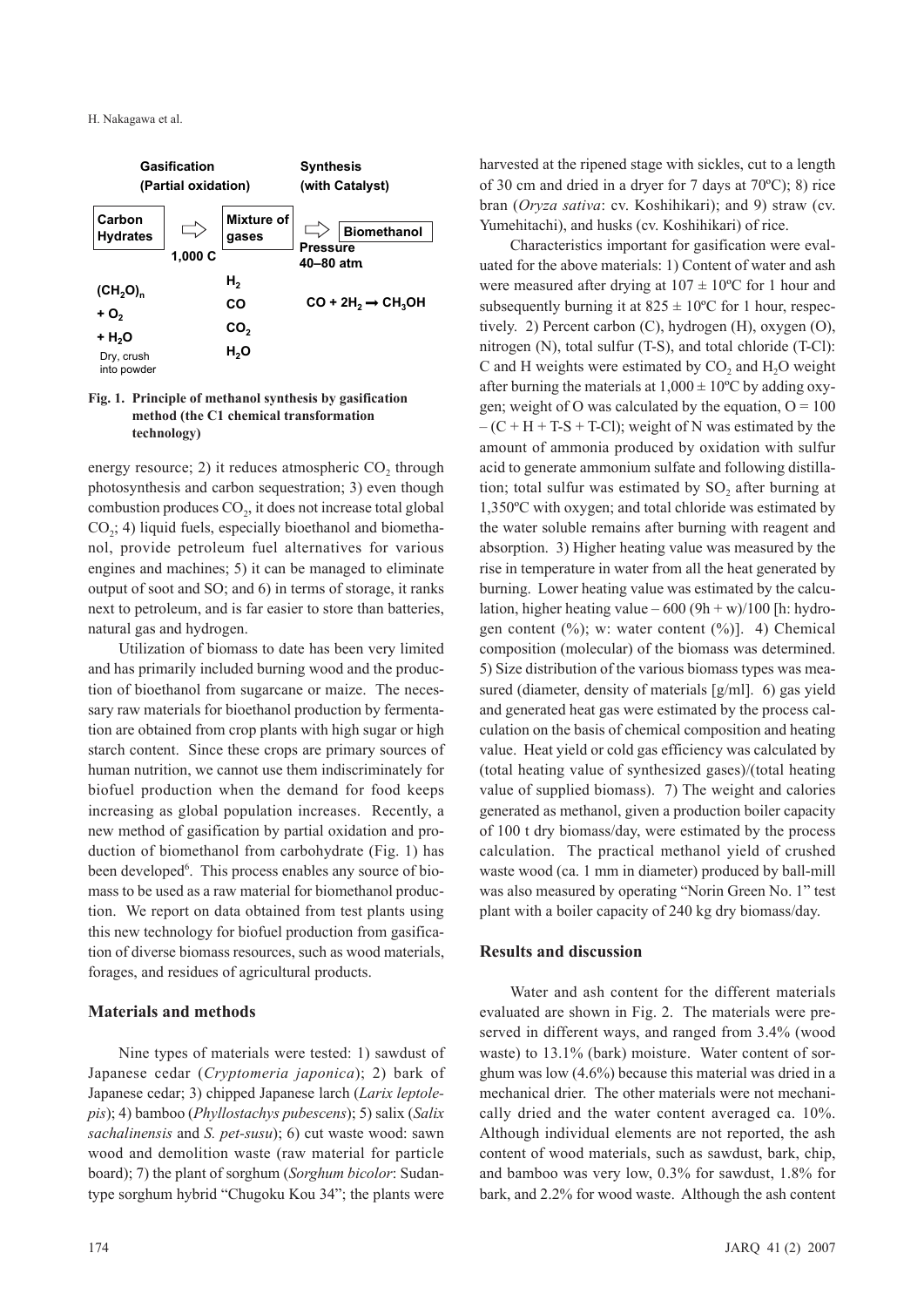of rice straw and husks was very high (22.6% and 14.6%), probably due to the high Si content of rice plants, the ash content of rice bran was much lower (8.1%). The ash content of sorghum plant was 5.8%.

The percent by weight of some elements in the raw materials is shown in Fig. 3. Carbon content was high in wood materials and averaged 48.3% for wood waste and 51.8% for bark. Rice bran carbon content averaged 48.3% and sorghum carbon content was ca. 45%. Rice straw and rice husks were lower at 36.9 and 40.0%, respectively. Hydrogen content ranged from 4.7 to 7.0% for rice straw and rice bran, respectively. Although rice bran had the highest hydrogen content, the others were only marginally different and the range of wood materials was narrow (from 5.6 to 5.9% for bark and salix, respectively). Oxygen content ranged between 32.5% and 43.9% for rice straw and salix, respectively with wood materials and sorghum in the higher range. Nitrogen content was between 0.12% (sawdust) and 2.44% (rice bran), with wood materials showing low values except for wood waste (1.92%). Nitrogen content of sorghum plant was 0.45%. The content of sulfur was very low in all of the





Sawdust: Japanese cedar sawdust, Bark: Japanese cedar bark, Chip: Japanese larch woodchip, Bamboo, Salix, Waste: sawn wood and demolition waste (raw material for particle board), Sorghum: sorghum foliage.



**Fig. 3. Content of some elements in materials without water (% by weight)** C: carbon, H: hydrogen, O: oxygen, N: nitrogen, T-S: total sulfur, T-Cl: total chloride.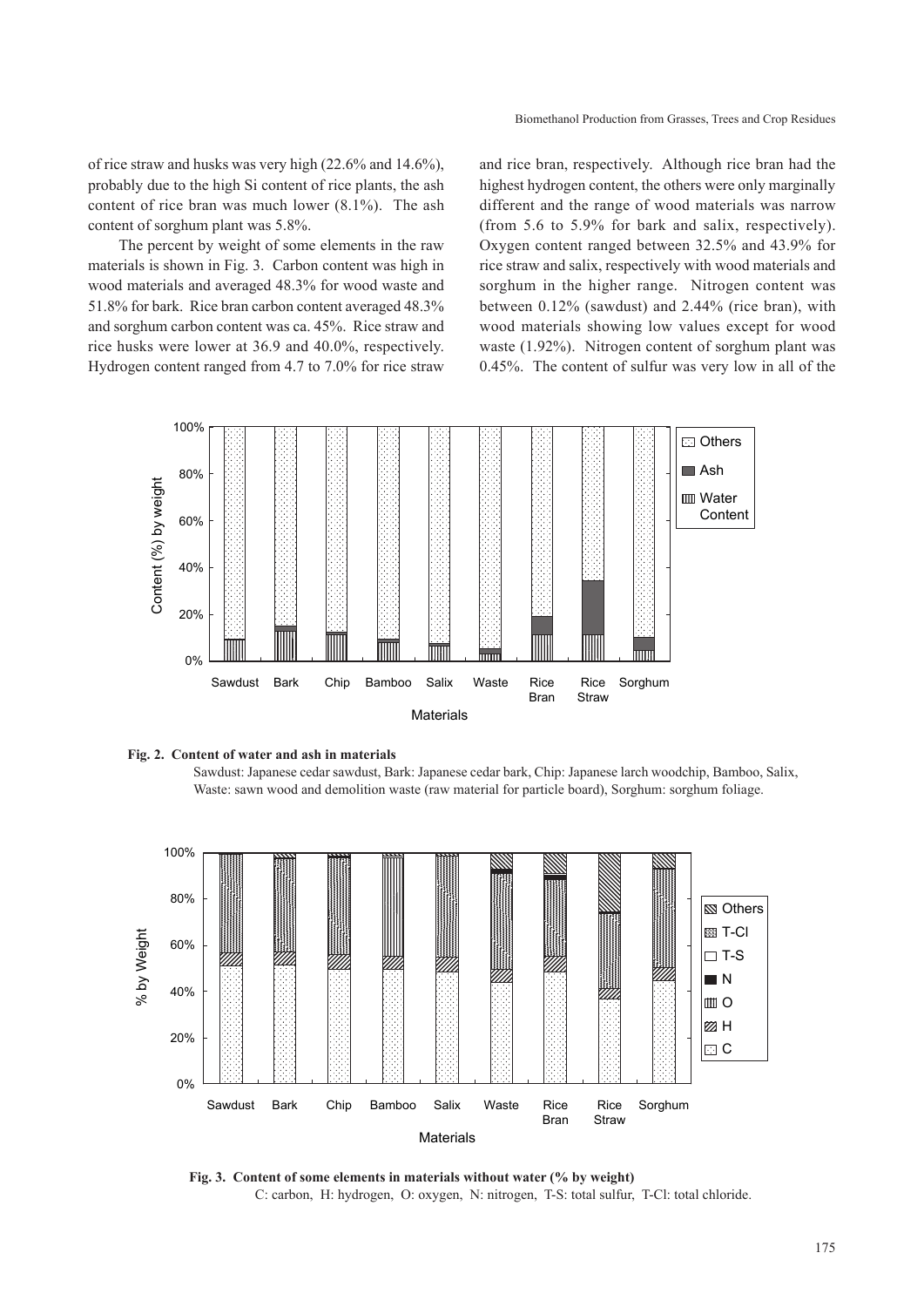materials and ranged between 0.02% (sawdust) and 0.22% (rice husks). Chlorine content ranged from 0.01% (sawdust) to 0.41% (rice husk). This data demonstrates that these materials are much cleaner than coal and other fossil fuels. Based on previous experience and data, we expect chemical properties of harvested tropical grasses to be similar to those of sorghum.

Higher and lower heating values of materials are shown in Fig. 4. Among the materials tested, heating values of wood materials were high and ranged between 4,570 kcal/kg (sawdust: higher heating value) and 4,320 kcal/kg (bark). Rice bran was also high (4,520 kcal/kg), although rice straw and husks were at the low end, 3,080 kcal/kg and 3,390 kcal/kg, respectively. Heating value of sorghum plant was intermediate among the materials evaluated and was 3,940 kcal/kg.

Molecular ratios of C, H and O in various materials are shown in Table 1. Most of the materials had similar ratios for  $C_nH_2O_m$  (n between 1.28 and 1.54, and m between 0.87 and 0.93) except for rice bran which contains considerable quantities of lipid resulting in  $n = 1.15$ and  $m = 0.59$ . The ratio is important since it will affect the condition of gasification when oxygen and vapor are added as gasifying agents.

Estimated volume percent for each gas in the gas mixtures produced from various materials using the gasification by partial oxidation process are shown in Fig. 5. In the mixture of produced gases, contents of hydrogen  $(H<sub>2</sub>)$  and carbon monoxide  $(CO)$  are the most important compounds for methanol production. Although the variation of values is small, H<sub>2</sub> percentage and CO percentage are high in wood materials, ranging from 46.8% for bark, 47.9% for wood waste, 47.3% for salix, and 47.7% for sawdust, respectively. The  $H_2$  percentage of rice straw and husks was the same (44.7%) and CO percentage was  $17.1\%$  and  $17.3\%$ , respectively. Sorghum H<sub>2</sub> and CO values were intermediate among the materials tested.

The estimated methanol yield by weight and by heating value for each material tested, calculated from the contents of the gas mixtures produced by gasification, is shown in Fig. 6. The values are correlated to carbon con-

Table 1. Molecular ratios of C, H, and O  $(C<sub>n</sub>H<sub>2</sub>O<sub>m</sub>)$ 

| Material        |      | H                             | $\Omega$ |
|-----------------|------|-------------------------------|----------|
| Sawdust         | 1.44 | $\mathfrak{D}_{\mathfrak{p}}$ | 0.90     |
| <b>Bark</b>     | 1.54 | 2                             | 0.90     |
| Chips           | 1.39 | 2                             | 0.88     |
| Bamboo          | 1.42 | $\mathfrak{D}_{\cdot}$        | 0.93     |
| Salix           | 1.38 | $\mathfrak{D}_{\mathfrak{p}}$ | 0.93     |
| Waste           | 1.42 | $\mathfrak{D}_{\cdot}$        | 0.90     |
| Rice Bran       | 1.15 | $\mathfrak{D}_{\mathfrak{p}}$ | 0.59     |
| Rice straw      | 1.31 | $\mathfrak{D}_{\cdot}$        | 0.87     |
| Sorghum foliage | 1.28 | 2                             | 0.93     |



**Fig. 4. Higher and lower heating value of materials**  Lower heating value = Higher heating value  $-$  [(9  $\times$  H + water)  $\times$  6].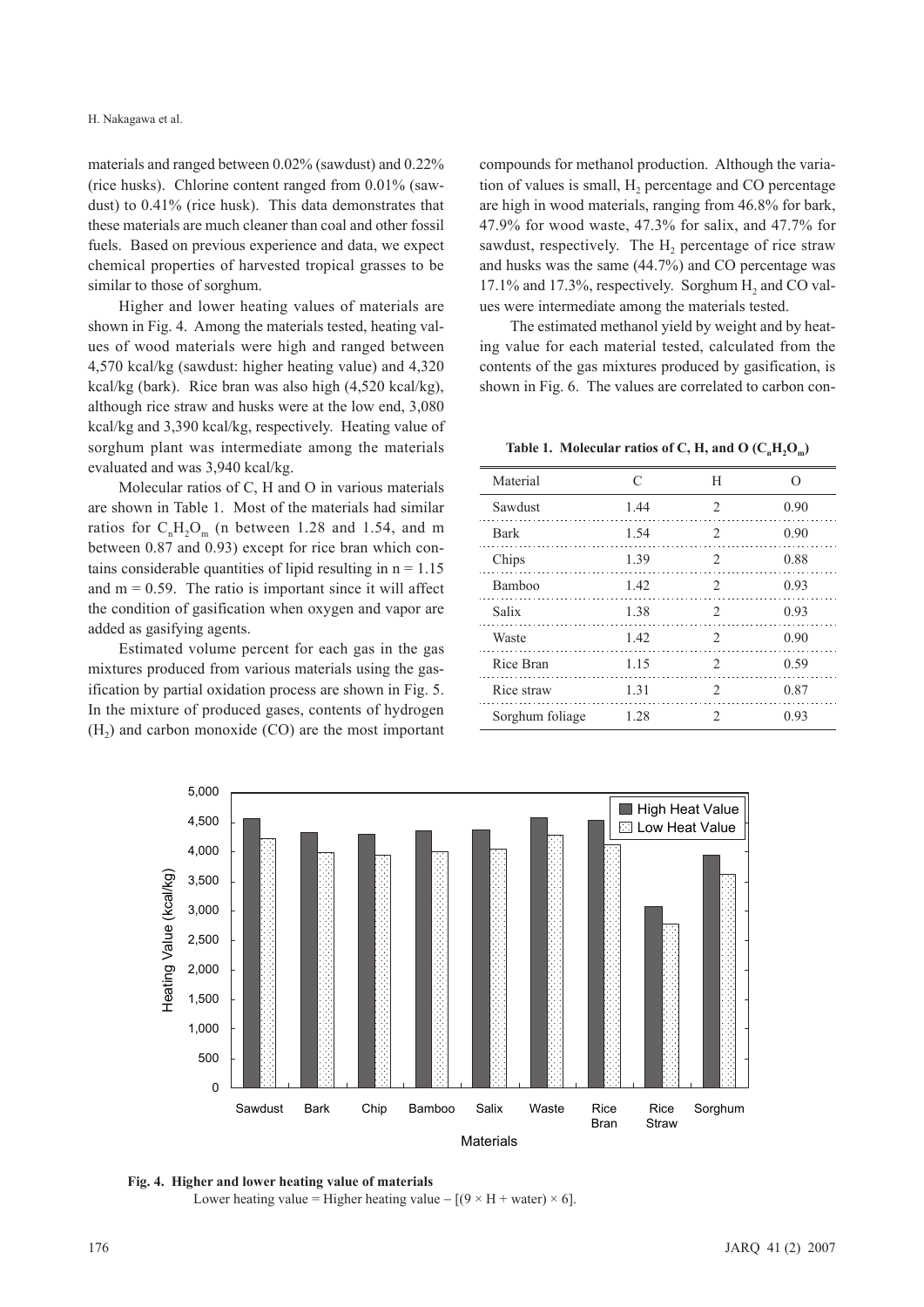Biomethanol Production from Grasses, Trees and Crop Residues

tent and heat emission. Wood materials showed high methanol yield by weight and ranged from ca. 53.0% (salix) to ca. 56.0% (sawdust). Rice bran also demonstrated a high methanol yield potential (ca. 55%) but rice straw and rice husks had considerably lower potentials, ca. 36% and 39%, respectively. Although estimated methanol yield by weight differed among sawdust, rice bran, rice straw, and sorghum, the estimated heat yield of 54– 59% by heating value was rather constant in the different materials. Nakagawa et al.<sup>4</sup> showed that methanol yield potential of sorghum grain heads (ca. 48% by dry matter weight), which contain much starch, and sorghum foliage (ca. 44%), which contains much fiber and lignin, were intermediate with little difference between them. These results indicate that significant levels of methanol can be produced without utilizing our high starch and sugar food



**Fig. 5. Mixture of gases by gasification of partial oxidation produced by various materials**



**Fig. 6. Methanol yield (weight %) and heat yield of various biomass materials** daf: Percentage of methanol weight to dry biomass weight without dry ash.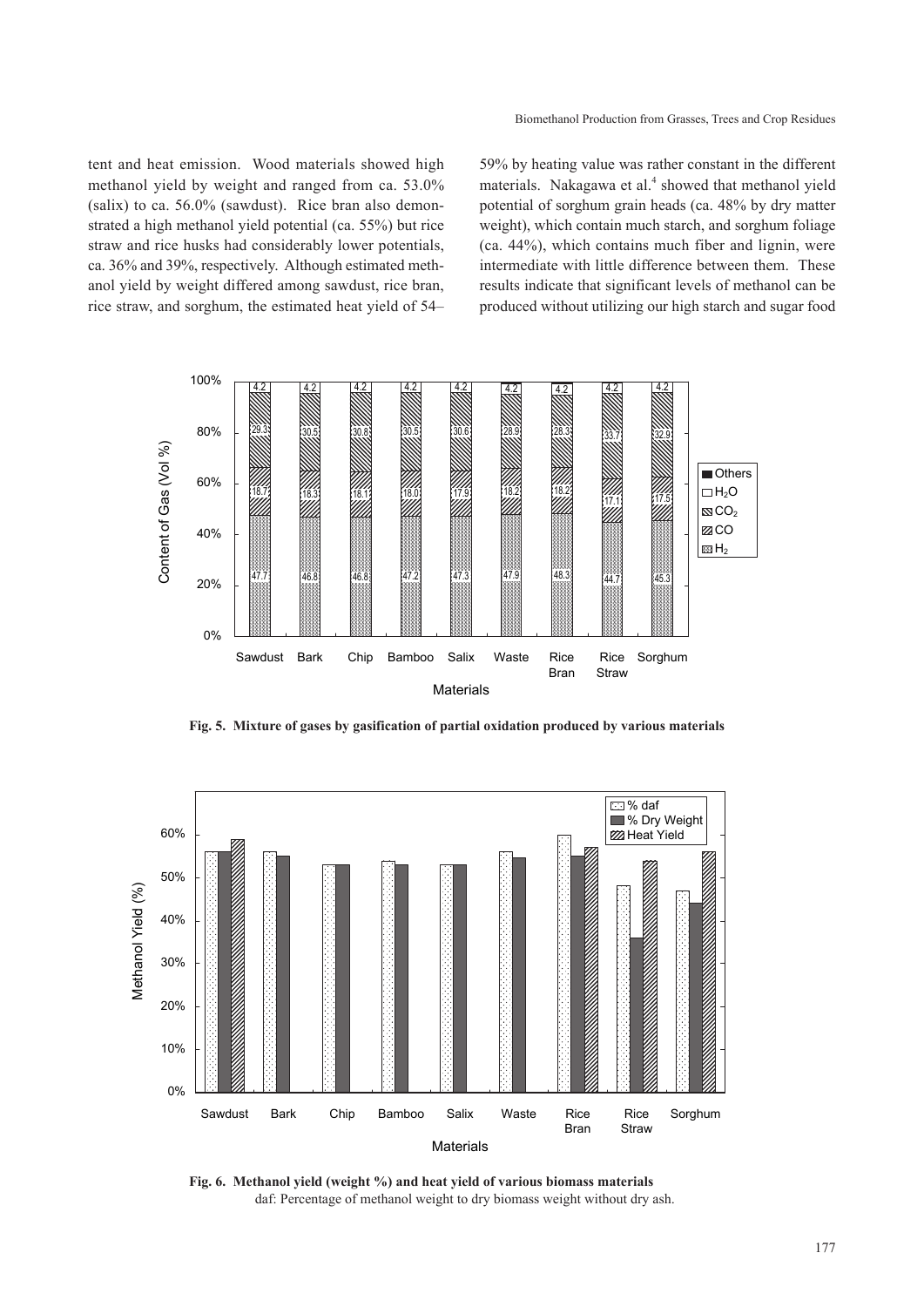sources for biofuel production. Instead, we can utilize the residues of agriculture and forest industries, which were previously cast off or just burnt. Plant breeders do not need to select materials on the basis of material component in biomass but can focus their efforts on biomass quantity. Heat yield of the various materials tested, regardless of their heating values, was high and demonstrate the efficiency of this technology.

For perfect gasification of any biomass materials, it is necessary to convert the materials into powder, ca. 0.1– 0.9 mm in diameter (micro-crushing). The physical characteristics of the raw materials and the handling procedures needed to prepare these raw materials for biomethanol production are shown in Table 2. As rice bran is very fine, there was no need for any prior preparation. Although the diameter of sawdust is ca. 0.8 mm, we can utilize it directly for the gasification. Though the rice straw was long, it required only micro-crushing. Sorghum was harvested at the ripened stage with sickles, cut to a length of 5 cm and dried in a dryer. This procedure made this material very hard to process and both rough-crushing (1.0–3.0 mm) and micro-crushing were needed to prepare sorghum for gasification. Usually, a mechanical harvester is used to cut sorghum plants into lengths of less than 10 cm. This latter harvest method will require much less subsequent preparation than was needed in this study.

We developed the test plant, named "Norin Green No. 1 (renamed as "Norin Biomass No. 1", Fig. 7)" to obtain data for methanol yield. The gasification and biomethanol synthesis system is shown in Fig. 8. The test plant comprises of a supplier of crushed biomass, a boiler for gasification, and an apparatus for gas purification and for methanol synthesis by the use of a catalyst. Table 3 shows the capacity of the test plant (the test plant gasifier can process 240 kg/day of dry biomass) when we use crushed waste wood as a raw material and the estimated capacity of a commercial scale plant (a gasifier capable of processing 50–100 t/day of dry biomass). The cold gas efficiency, that is a percentage of [total heating value of synthesized gases by gasification] divided by [total heating value of supplied biomass] of the test plant was from 65 to 70%, and methanol yield was from 9 to 13%. A commercial scale plant would be large enough to maintain critical temperature (900 to 1,000ºC) utilizing the raw materials without the need for additional supplemental heat. Although our data shows that the heat yield of the methanol production is 54–59% (Fig. 6), the net yield of a commercial scale plant after reducing the energy needed for crushing of the biomass (1.0–5.0% of the quantity of heat) and operation of the plant (5–10%), and heat loss from the surface of the boiler (ca. 5%), however, is estimated by simulation using the test plant data to be ca. 40%. A larger pilot plant utilizing the same gasification technology and capable of processing 2 t/day has been developed in Japan and similar trials are currently underway. Methanol yield of this larger pilot plant has been ca. 20% by weight so far (personal communication), which supports our simulation data.

| <b>Biomass</b> | Size (mm)   |        | Density | Handling Characteristics         |
|----------------|-------------|--------|---------|----------------------------------|
|                | Diameter    | Length | (g/ml)  |                                  |
| <b>Bran</b>    | 0.31        |        | 0.31    | No micro-crushing needed         |
| Straw          | $3.0 - 4.0$ | 400    |         | Micro-crushing needed            |
| Husk           | 2.05        |        | 0.11    | Micro-crushing needed            |
| Sawdust        | 0.78        |        | 0.07    | No micro-crushing needed         |
| Sorghum        | 7.9         | 50     | 0.07    | Rough- and micro-crushing needed |

**Table 2. Size and handling characteristics of various materials** 

**Table 3. Objective ability of methanol production from crushed waste wood: test plant and practical plant**

| Item                                      | Test Plant           | Practical Plant     |
|-------------------------------------------|----------------------|---------------------|
| Boiler Size (Dry biomass to be processed) | $240 \text{ kg/day}$ | $100 \frac{t}{day}$ |
| Yield (Heating value $\%$ )               | $65 - 70\%$          | 75–80%              |
| Methanol Yield                            | $9 - 13\%$           | $38 - 50\%$         |

Yield (Heating value  $\%$ ) = Gas mixture produced / Raw material.

Yield (Weight  $\%$ ) = Methanol produced / Dry weight of raw material.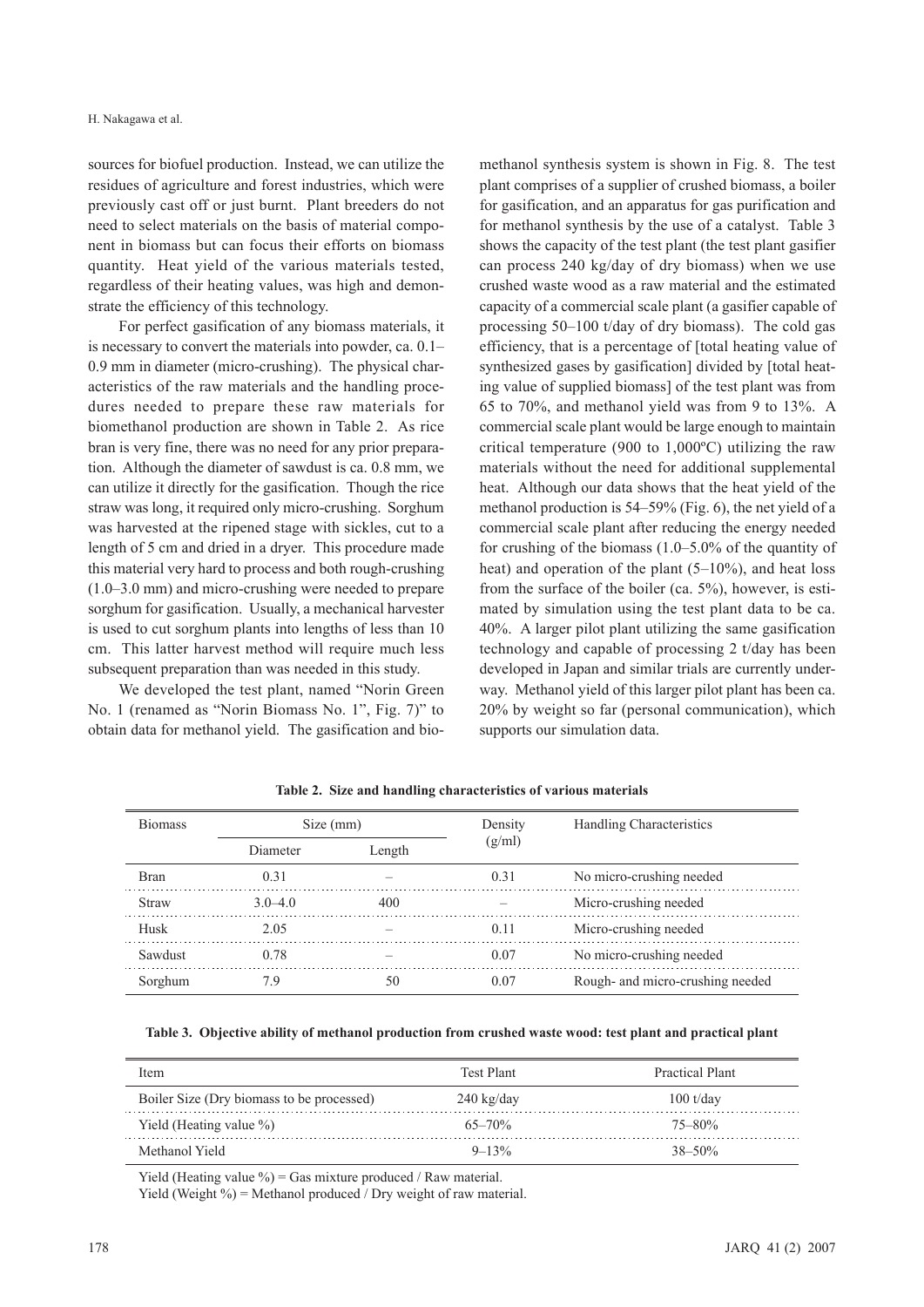

**Fig. 7. "Norin Green No. 1", a pilot plant of biomethanol production (MAFF and Mitsubishi Heavy Industries)**  Gasifier: 1) Capacity: 240 kg-biomass/day, 2) Type: entrained flow gasification, 3) Gasifying agent: oxygen and steam, 4) Pressure and temperature: normal pressure at 750–1,100ºC.

Methanol synthesis devise: 1) Capacity: equivalent to 20 kg-biomass/day, 2) Type: catalyst type, 3) Pressure and temperature:  $30 \text{ kg/cm}^2$ g at  $180-250$ °C.

#### **Conclusion**

As a result of population growth, the impact of climate change on food production, and other factors, we may be facing not merely an energy crisis but an age of food crisis as well. Therefore, it is extremely important to stress that biofuel production from biomass should not compete with food production.

This study demonstrates that the practical oxidation reaction during gasification of readily available biomass materials could be optimized for methanol production, yielding ca*.* 40 to 60% of dry weight. This opens the way to utilization of a wide range of harvested plant material low in sugar and starch, including byproducts of other processing operations such as sawdust, bran, straw and husks of rice. Sawdust, rice bran and rice husks are particularly attractive biofuel resources since factories already produce large quantities.

The potentially positive economic impact of biomethanol production on Japanese farming and social systems from planting grasses and trees in unutilized land is immense<sup>2,3</sup>. Reduced  $CO<sub>2</sub>$  emissions, recycling of abandoned upland and paddy field and woodland in mountainous areas, and recycling of wastes of agricultural products



**Fig. 8. Biomethanol synthesis system**